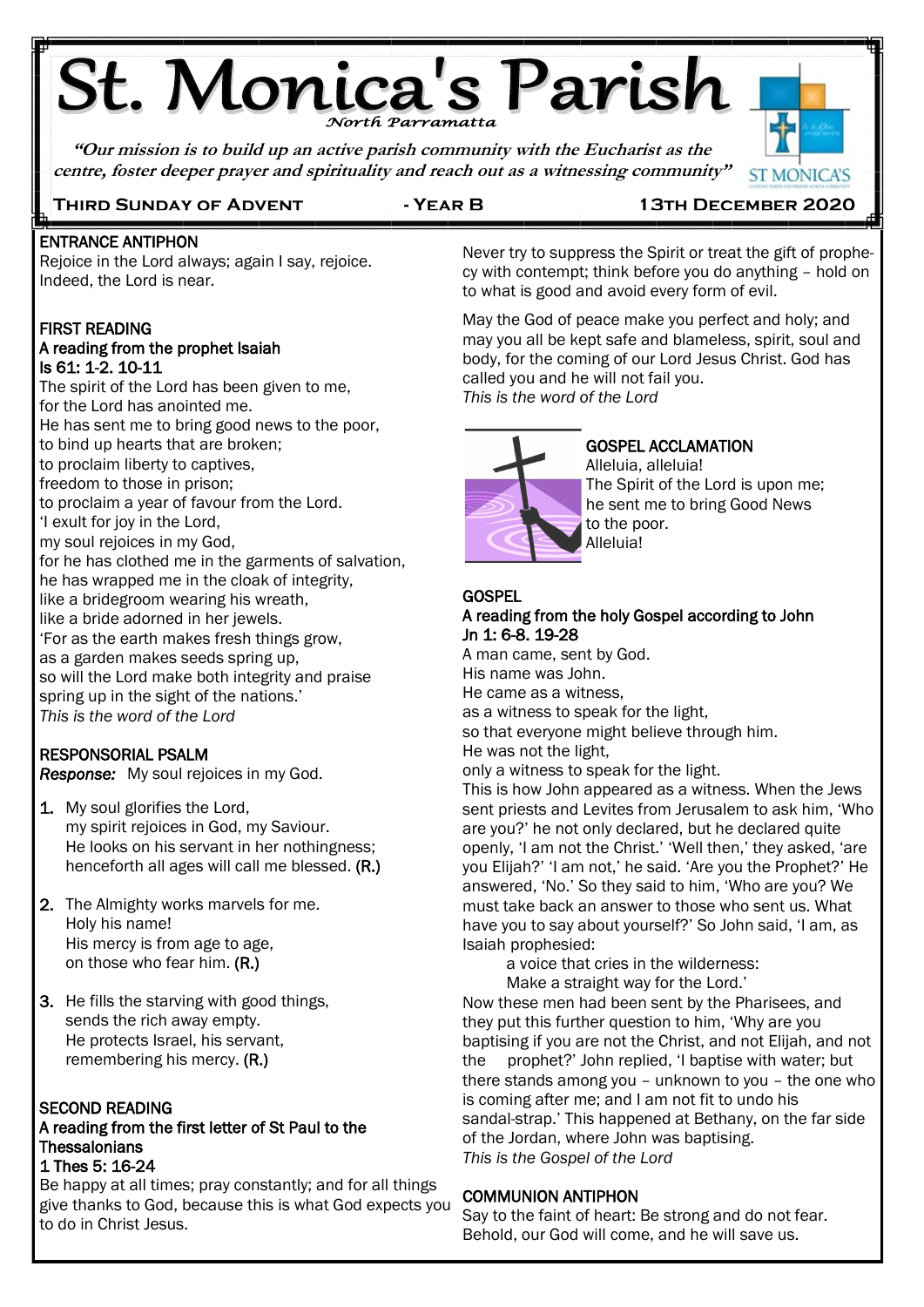## *St. Monica's Catholic Parish*

**Cnr Church Street and North Rocks Road, North Parramatta**

| SUNDAY MASSES:                                           | Saturday Vigil - 5pm; Sunday - 9am, 11.30am (Cantonese/Chinese Mass) and 6pm              |                                                                  |  |
|----------------------------------------------------------|-------------------------------------------------------------------------------------------|------------------------------------------------------------------|--|
| <b>WEEKDAY MASSES:</b>                                   | Tuesday-Friday - 9.15am                                                                   |                                                                  |  |
| <b>EXPOSITION:</b>                                       | Every Friday following 9.15am Mass until 10.45am,                                         |                                                                  |  |
| <b>RECONCILIATION:</b>                                   | Friday 10-10.30 am Saturday - 4-4.40pm or on request                                      |                                                                  |  |
| <b>MARRIAGES:</b>                                        | Please contact the Parish Priest at least 12 months prior                                 |                                                                  |  |
| <b>BAPTISMS:</b>                                         | Please contact the Parish Office for appointment with the Parish Priest. Phone: 9630-1951 |                                                                  |  |
| <b>ANOINTING OF THE SICK/</b><br>EUCHARIST AT HOME       | Please contact the Parish Office or Fr Ephraim Lam Phone: 9630-1951                       |                                                                  |  |
| <b>PARISH ADMINISTRATOR/</b><br><b>CHINESE CHAPLAIN:</b> | Fr. Ephraim Lam Phone: 9630 -1951                                                         | Email: shingmanlam@gmail.com                                     |  |
| <b>POSTAL ADDRESS:</b>                                   | 8 Daking Street, North Parramatta, 2151                                                   | Website: http://www.stmonicanp.org.au                            |  |
| <b>OFFICE HOURS:</b>                                     | Tuesday-Friday 8.30am-2.30pm                                                              | Phone: 9630-1951 Fax: 9630-8738<br>Email: stmonicanp@bigpond.com |  |

*St. Monica's School*

Phone: 8832 4100 Fax: 9683-4984 Email: stmonicasnparra@parra.catholic.edu.au

## REFLECTION

## **Witness to the Light**

St John's Gospel never calls John, 'the Baptist'. No, he is John the Witness: 'a witness to speak for the Light'. We discover in this Gospel that this light is embodied in Jesus Christ, most graphically portrayed in the Transfiguration when Christ's body is radiant, translucent, with Divine Light.

Jesus Christ is the light of the world, the One who came to liberate human beings from the many dark captivities which imprison them, the One who vanquished the inky blackness of the tomb.

We can become partakers in the life of this Divine Light. At baptism, this is symbolised by the lighting of a small candle from the great Easter candle which is sung into the church on the Easter Vigil as 'Christ our Light', the Conqueror of Death.

As a baptised people our allegiance to 'The Light' is not to be a private matter between 'me and God'. No, like John, we must bear witness to 'The Light' by being instruments of His power to dispel the darkness which can enshroud people's lives.

We could pause for a moment to commit ourselves to fulfil the promise of our baptismal candle so that we might more authentically celebrate the birth of the Divine Light come into human history.

## *Pope Francis proclaims " Year of St Joseph"*

*With the Apostolic Letter "Patris Corde" ("With a Father's Heart"), Pope Francis recalls the 150th anniversary of the declaration of Saint Joseph as Patron of the Universal Church. To mark the occasion, the Holy Father has proclaimed a "Year of Saint Joseph" from,* 

*8 December 2020, to 8 December 2021.* 



## Prayer to St. Joseph

Hail, Guardian of the Redeemer, Spouse of the Blessed Virgin Mary. To you God entrusted his only Son; in you Mary placed her trust; with you Christ became man.

Blessed Joseph, to us too, show yourself a father and guide us in the path of life. Obtain for us grace, mercy, and courage, and defend us from every evil.

## FEAST DAYS & **COMMEMORATIONS**

December 14, St John of the Cross

## PLEASE REMEMBER TO PRAY FOR THOSE OF OUR PARISH FAMILY WHO ARE SICK. **ESPECIALLY**

Paul Chiu, John Rodrigues, Dave & Fan Lin Wilson, Francis Lee, Jerry A, Michelle Barnes, Levi Bell, Grace Boitano, Gesualda Borg, Monica Teresa & Fernanda Carigliano, Veronica Coorey. Antoinette Coorey, Margaret Dorahy, Heidi Ellich, Josie Estera, Philippe Kalife, Tim Kelly, Mary Korunic, Lillian Leigh, Monique Malouf, Tina de Larrazabal, Rosa Santos, Maria Itang Tagle, Llave Family, Sheila Watts, Gloria Cherote,

## MASS INTENTIONS

Sri Pathmanathan Cyril Bartholomeusz Letticia Bartholomeusz

Amen.